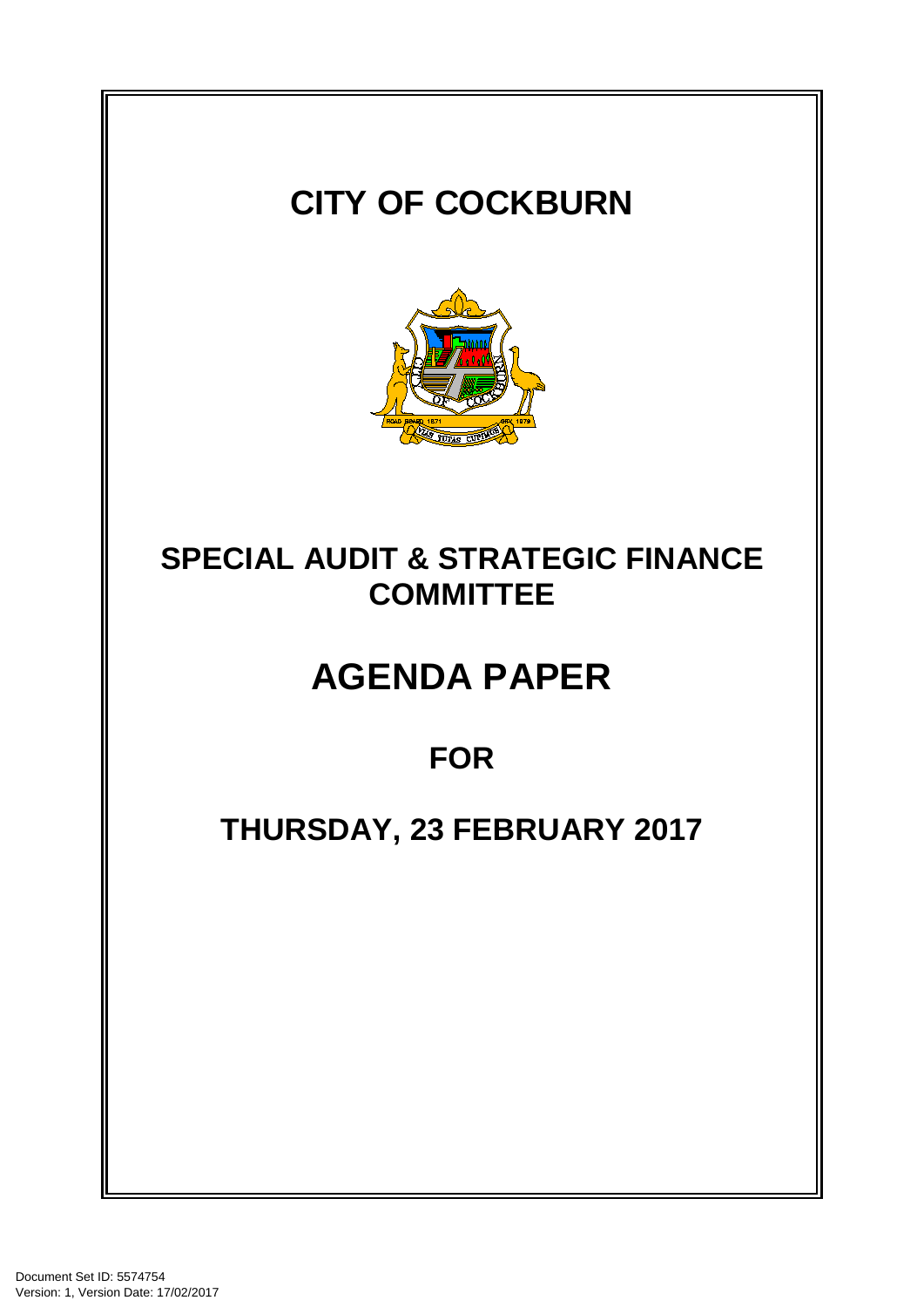# **CITY OF COCKBURN**

## **SUMMARY OF AGENDA TO BE PRESENTED TO THE SPECIAL AUDIT & STRATEGIC FINANCE COMMITTEE MEETING TO BE HELD ON THURSDAY, 23 FEBRUARY 2017 AT 6:30 PM**

#### **Page**

-

| 1.              |                                                                                                                     |
|-----------------|---------------------------------------------------------------------------------------------------------------------|
| 2.              | APPOINTMENT OF PRESIDING MEMBER (IF REQUIRED)  1                                                                    |
| 3.              | DISCLAIMER (TO BE READ ALOUD BY PRESIDING MEMBER) 1                                                                 |
| 4.              | ACKNOWLEDGEMENT OF RECEIPT OF WRITTEN DECLARATION 1                                                                 |
| 5               | (SASFC 23/02/2017) - APOLOGIES & LEAVE OF ABSENCE 1                                                                 |
| 6.              |                                                                                                                     |
| 7.              |                                                                                                                     |
| 8.              |                                                                                                                     |
| 9.              | DECLARATION OF COUNCILLORS WHO HAVE NOT GIVEN DUE<br>CONSIDERATION TO MATTERS IN THE BUSINESS PAPER  1              |
| 10              |                                                                                                                     |
| 11 <sub>1</sub> |                                                                                                                     |
|                 | (SASFC 23/02/2017) - LOCAL GOVERNMENT COMPLIANCE<br>11.1<br>AUDIT RETURN 2016 (087/005) (J NGOROYEMOTO) (ATTACH)  2 |
| 12.             |                                                                                                                     |
|                 |                                                                                                                     |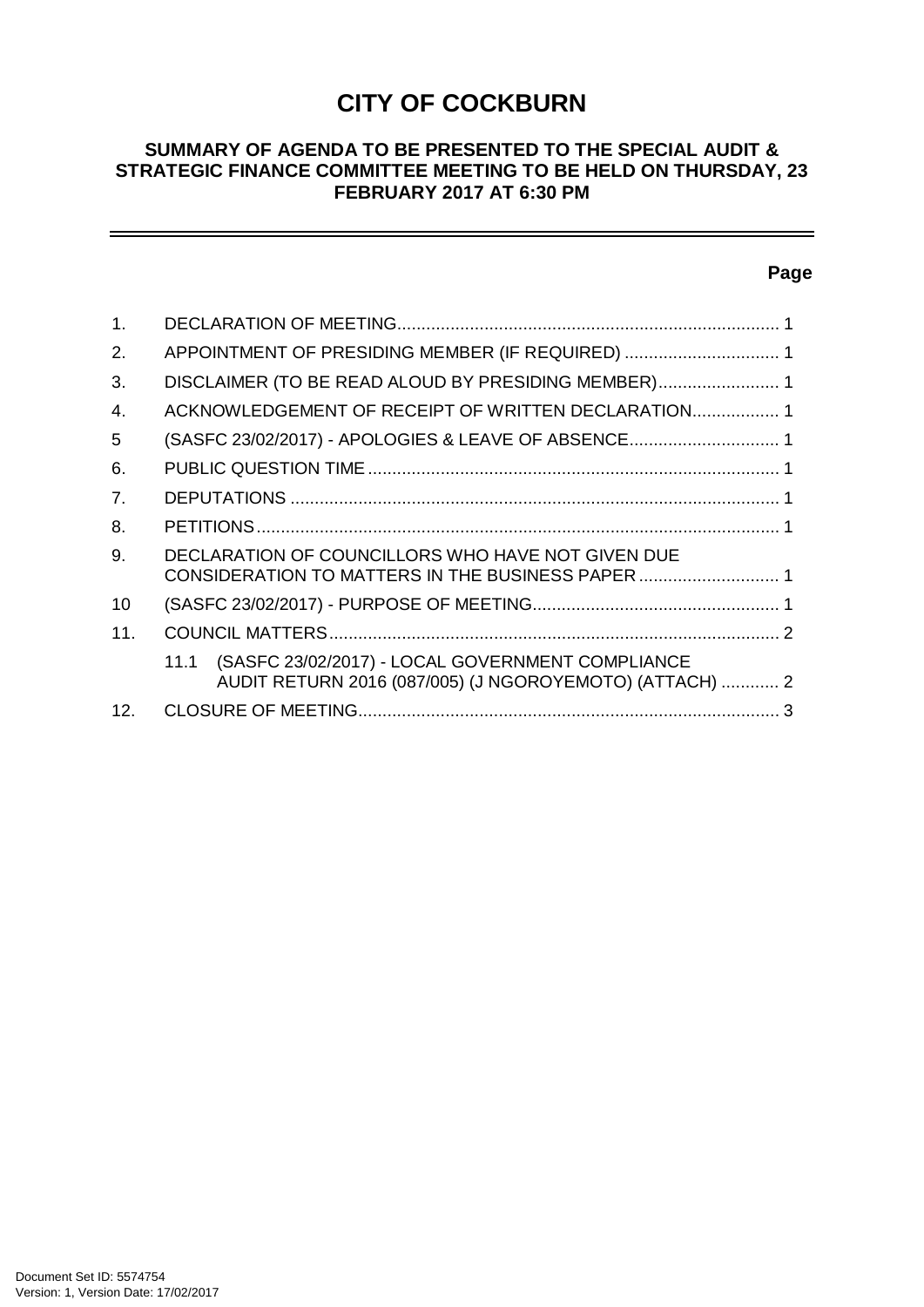# **CITY OF COCKBURN**

# **AGENDA TO BE PRESENTED TO THE SPECIAL AUDIT & STRATEGIC FINANCE COMMITTEE MEETING TO BE HELD ON THURSDAY, 23 FEBRUARY 2017 AT 6:30 PM**

## **1. DECLARATION OF MEETING**

## **2. APPOINTMENT OF PRESIDING MEMBER (If required)**

#### **3. DISCLAIMER (To be read aloud by Presiding Member)**

Members of the public, who attend Council Meetings, should not act immediately on anything they hear at the Meetings, without first seeking clarification of Council's position. Persons are advised to wait for written advice from the Council prior to taking action on any matter that they may have before Council.

#### **4. ACKNOWLEDGEMENT OF RECEIPT OF WRITTEN DECLARATION**

#### **5 (SASFC 23/02/2017) - APOLOGIES & LEAVE OF ABSENCE**

Clr Kevin Allen **- Apology** 

#### **6. PUBLIC QUESTION TIME**

- **7. DEPUTATIONS**
- **8. PETITIONS**

#### **9. DECLARATION OF COUNCILLORS WHO HAVE NOT GIVEN DUE CONSIDERATION TO MATTERS IN THE BUSINESS PAPER**

#### **10 (SASFC 23/02/2017) - PURPOSE OF MEETING**

The purpose of the meeting is to consider the Compliance Audit Return (CAR) for the period 1 January 2016 to 31 December 2016, in time for it to be adopted by Council and forwarded to the Department of Local Government by the statutory timeframe of 31 March 2017, as required by Regulation 14 and 15 of the Local Government (Audit) Regulations 1996 (as amended).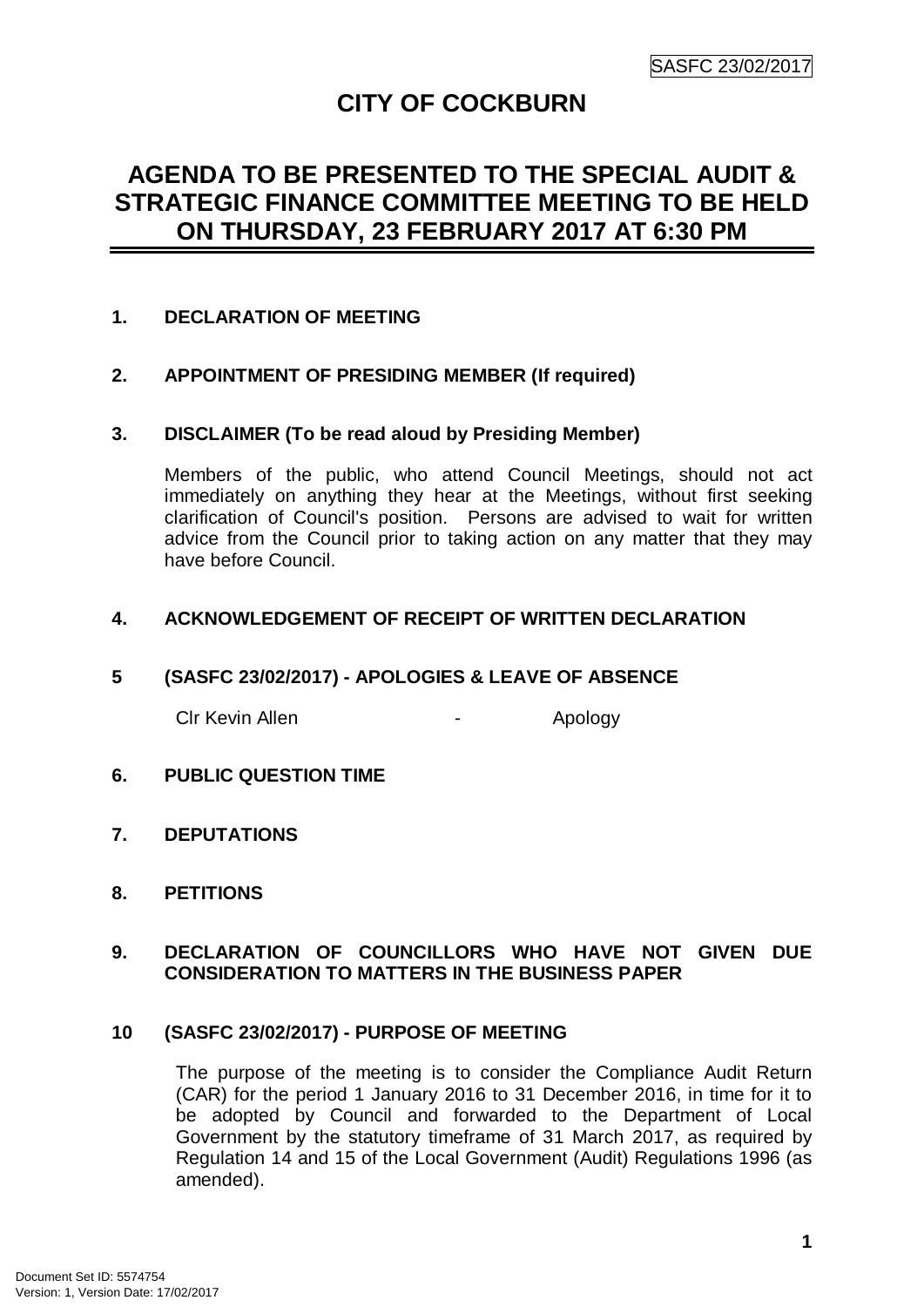### **11. COUNCIL MATTERS**

### **11.1 (SASFC 23/02/2017) - LOCAL GOVERNMENT COMPLIANCE AUDIT RETURN 2016 (087/005) (J NGOROYEMOTO) (ATTACH)**

#### **RECOMMENDATION**

That Council adopt the Local Government Compliance Audit Return for the period 1 January 2016 to 31 December 2016, as attached to the Agenda.

## **COMMITTEE RECOMMENDATION**

**COUNCIL DECISION**

## **Background**

Since 2000, completion of the Local Government Compliance Audit Return has been mandatory for all local governments in this State in accordance with Regulations 14 and 15 of the Local Government (Audit) Regulations 1996.

#### **Submission**

N/A

#### **Report**

The Annual Compliance Audit Return is to be presented to, and reviewed by, a meeting of the Audit and Strategic Finance Committee in accordance with Regulation 14(3A) of the Local Government (Audit) Regulations 1996 and the result of that review be reported to a meeting of Council for adoption.

Following adoption by Council, a certified copy of the Return, signed by the Mayor and Chief Executive Officer, along with a copy of the relevant section of the Council Minutes, is submitted to the Director General, Department of Local Government and Regional Development in accordance with Regulations 14 and 15 of the Local Government (Audit) Regulations 1996, by 31 March. The Return indicates a conformity rating of 99% for the year.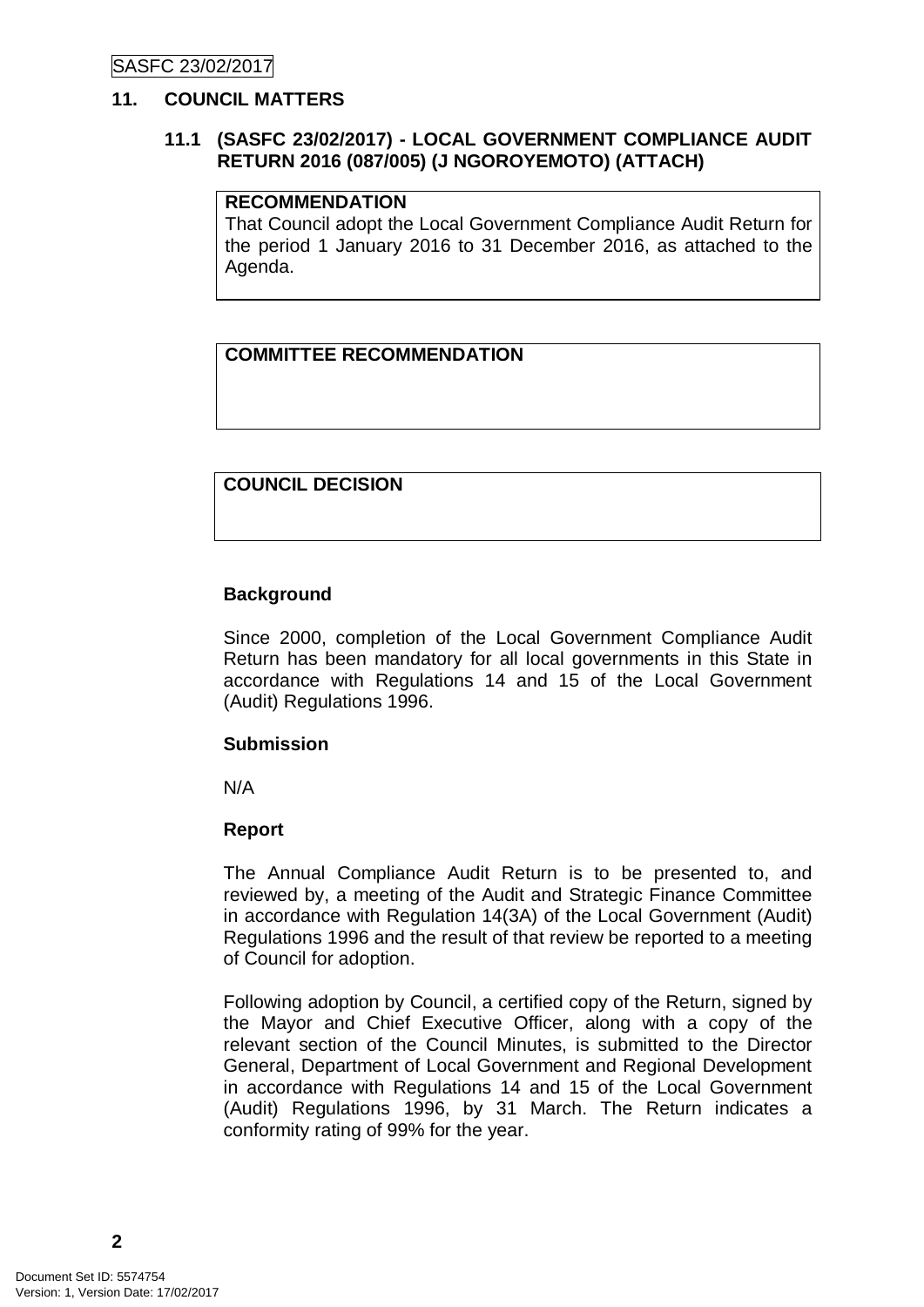#### SASFC 23/02/2017

The 1% non-compliance was due to one Elected Member failing to complete the Annual Return by 31 August 2016. This was due to technological difficulties with our new compliance system. This was rectified and the Annual return was lodged on 8 September 2016 and notified to the Corruption and Crime Commission by the Chief Executive Officer.

### **Strategic Plan/Policy Implications**

#### **Leading & Listening**

- A responsive, accountable and sustainable organisation.
- A culture of risk management and compliance with relevant legislation, policy and guidelines

#### **Budget/Financial Implications**

N/A

#### **Legal Implications**

Regulations 14 and 15 of the Local Government (Audit) Regulations 1996 refer.

#### **Community Consultation**

N/A

#### **Risk Management Implications**

Failure to adopt the recommendation will result in non-compliance with the Compliance Audit Return statutory reporting requirements to the Department of Local Government by 31 March 2017.

#### **Attachment(s)**

City of Cockburn Compliance Audit Return 2016.

#### **Advice to Proponent(s)/Submissioners**

N/A

# **Implications of Section 3.18(3) Local Government Act, 1995**

Nil.

#### **12. CLOSURE OF MEETING**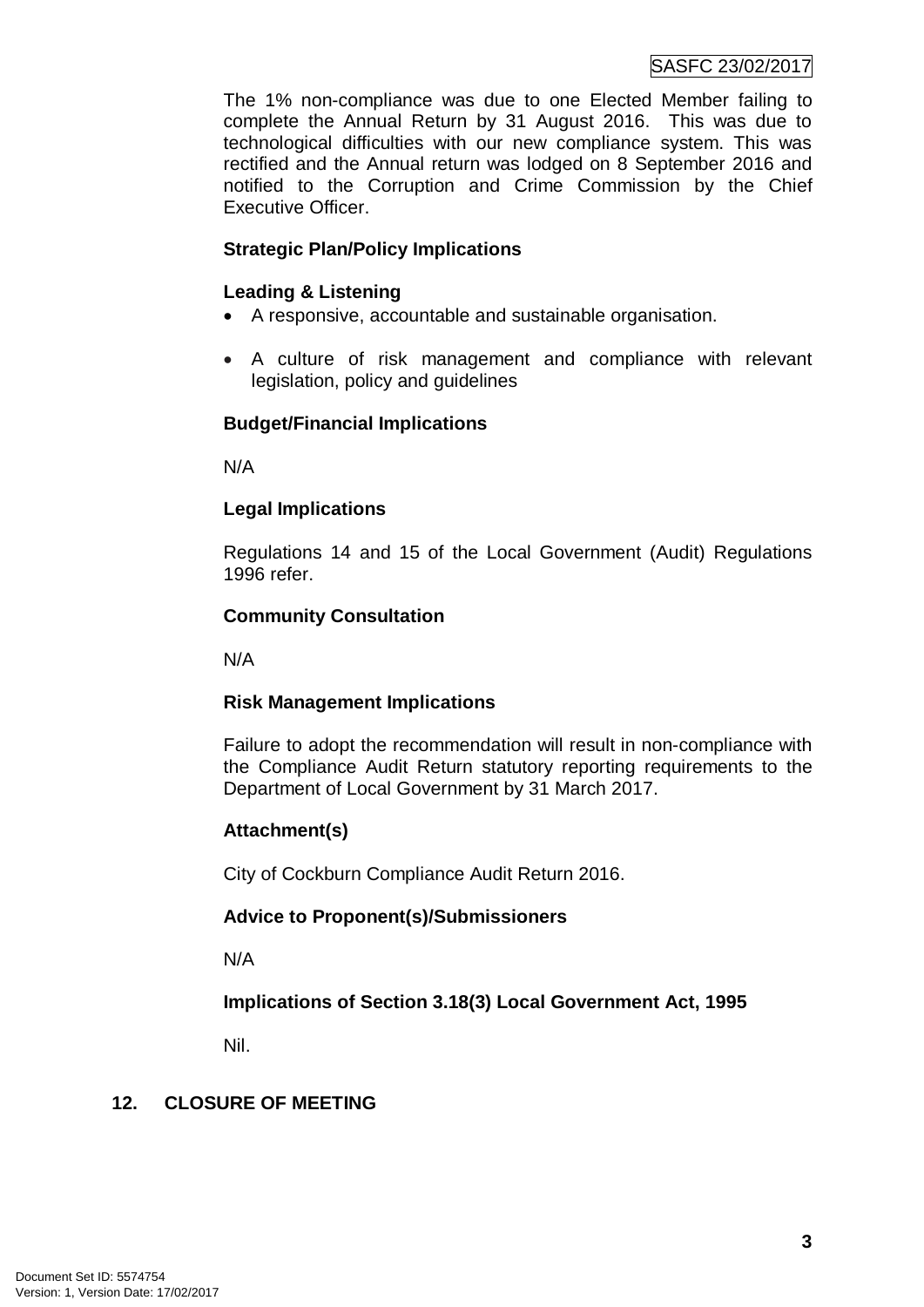

# **Cockburn - Compliance Audit Return 2016**

#### **Certified Copy of Return**

|                | <b>Commercial Enterprises by Local Governments</b> |                                                                                                                                                                               |                 |                 |              |  |
|----------------|----------------------------------------------------|-------------------------------------------------------------------------------------------------------------------------------------------------------------------------------|-----------------|-----------------|--------------|--|
| <b>No</b>      | Reference                                          | Question                                                                                                                                                                      | <b>Response</b> | <b>Comments</b> | Respondent   |  |
| 1              | s3.59(2)(a)(b)(c)<br>F&G Reg 7,9                   | Has the local government prepared a<br>business plan for each major trading<br>undertaking in 2016.                                                                           | Yes             |                 | Daniel Arndt |  |
| $\overline{2}$ | s3.59(2)(a)(b)(c)<br>F&G Reg 7,10                  | Has the local government prepared a<br>business plan for each major land<br>transaction that was not exempt in<br>2016.                                                       | Yes             |                 | Daniel Arndt |  |
| 3              | s3.59(2)(a)(b)(c)<br>F&G Reg 7,10                  | Has the local government prepared a<br>business plan before entering into each<br>land transaction that was preparatory<br>to entry into a major land transaction<br>in 2016. | Yes             |                 | Daniel Arndt |  |
| 4              | s3.59(4)                                           | Has the local government given<br>Statewide public notice of each<br>proposal to commence a major trading<br>undertaking or enter into a major land<br>transaction for 2016.  | Yes             |                 | Daniel Arndt |  |
| 5              | s3.59(5)                                           | Did the Council, during 2016, resolve<br>to proceed with each major land<br>transaction or trading undertaking by<br>absolute majority.                                       | Yes             |                 | Daniel Arndt |  |

|                | <b>Certified Copy of Return</b><br>copy of section of relevant minutes. | <b>Cockburn - Compliance Audit Return 2016</b><br>Please submit a signed copy to the Director General of the Department of Local Government and Communities together with a   |                        |                 |                         |
|----------------|-------------------------------------------------------------------------|-------------------------------------------------------------------------------------------------------------------------------------------------------------------------------|------------------------|-----------------|-------------------------|
|                |                                                                         | <b>Commercial Enterprises by Local Governments</b>                                                                                                                            |                        |                 |                         |
| <b>No</b>      | Reference                                                               | Question                                                                                                                                                                      | <b>Response</b>        | <b>Comments</b> | <b>Respondent</b>       |
| 1              | s3.59(2)(a)(b)(c)<br>F&G Reg 7,9                                        | Has the local government prepared a<br>business plan for each major trading<br>undertaking in 2016.                                                                           | Yes                    |                 | Daniel Arndt            |
| $\overline{2}$ | s3.59(2)(a)(b)(c)<br>F&G Reg 7,10                                       | Has the local government prepared a<br>business plan for each major land<br>transaction that was not exempt in<br>2016.                                                       | Yes                    |                 | Daniel Arndt            |
| 3              | s3.59(2)(a)(b)(c)<br>F&G Reg 7,10                                       | Has the local government prepared a<br>business plan before entering into each<br>land transaction that was preparatory<br>to entry into a major land transaction<br>in 2016. | Yes                    |                 | Daniel Arndt            |
| 4              | s3.59(4)                                                                | Has the local government given<br>Statewide public notice of each<br>proposal to commence a major trading<br>undertaking or enter into a major land<br>transaction for 2016.  | Yes                    |                 | Daniel Arndt            |
| 5              | s3.59(5)                                                                | Did the Council, during 2016, resolve<br>to proceed with each major land<br>transaction or trading undertaking by<br>absolute majority.                                       | Yes                    |                 | Daniel Arndt            |
|                |                                                                         |                                                                                                                                                                               |                        |                 |                         |
|                | <b>Delegation of Power / Duty</b>                                       |                                                                                                                                                                               |                        |                 |                         |
| No<br>1        | Reference<br>s5.16, 5.17, 5.18                                          | Question<br>Were all delegations to committees                                                                                                                                | <b>Response</b><br>Yes | Comments        | Respondent<br>Don Green |
| $\overline{2}$ | s5.16, 5.17, 5.18                                                       | resolved by absolute majority.<br>Were all delegations to committees in<br>writing.                                                                                           | Yes                    |                 | Don Green               |
| 3              | s5.16, 5.17, 5.18                                                       | Were all delegations to committees<br>within the limits specified in section<br>5.17.                                                                                         | Yes                    |                 | Don Green               |
| 4              | s5.16, 5.17, 5.18                                                       | Were all delegations to committees<br>recorded in a register of delegations.                                                                                                  | Yes                    |                 | Don Green               |
| 5              | s5.18                                                                   | Has Council reviewed delegations to its<br>committees in the 2015/2016 financial<br>year.                                                                                     | Yes                    |                 | Don Green               |
| 6              | s5.42(1),5.43<br>Admin Reg 18G                                          | Did the powers and duties of the<br>Council delegated to the CEO exclude<br>those as listed in section 5.43 of the<br>Act.                                                    | Yes                    |                 | Don Green               |
| 7              | Reg 18G                                                                 | $s5.42(1)(2)$ Admin Were all delegations to the CEO<br>resolved by an absolute majority.                                                                                      | Yes                    |                 | Don Green               |
| 8              | Reg 18G                                                                 | s5.42(1)(2) Admin Were all delegations to the CEO in<br>writing.                                                                                                              | Yes                    |                 | Don Green               |
| 9              | s5.44(2)                                                                | Were all delegations by the CEO to any<br>employee in writing.                                                                                                                | Yes                    |                 | Don Green               |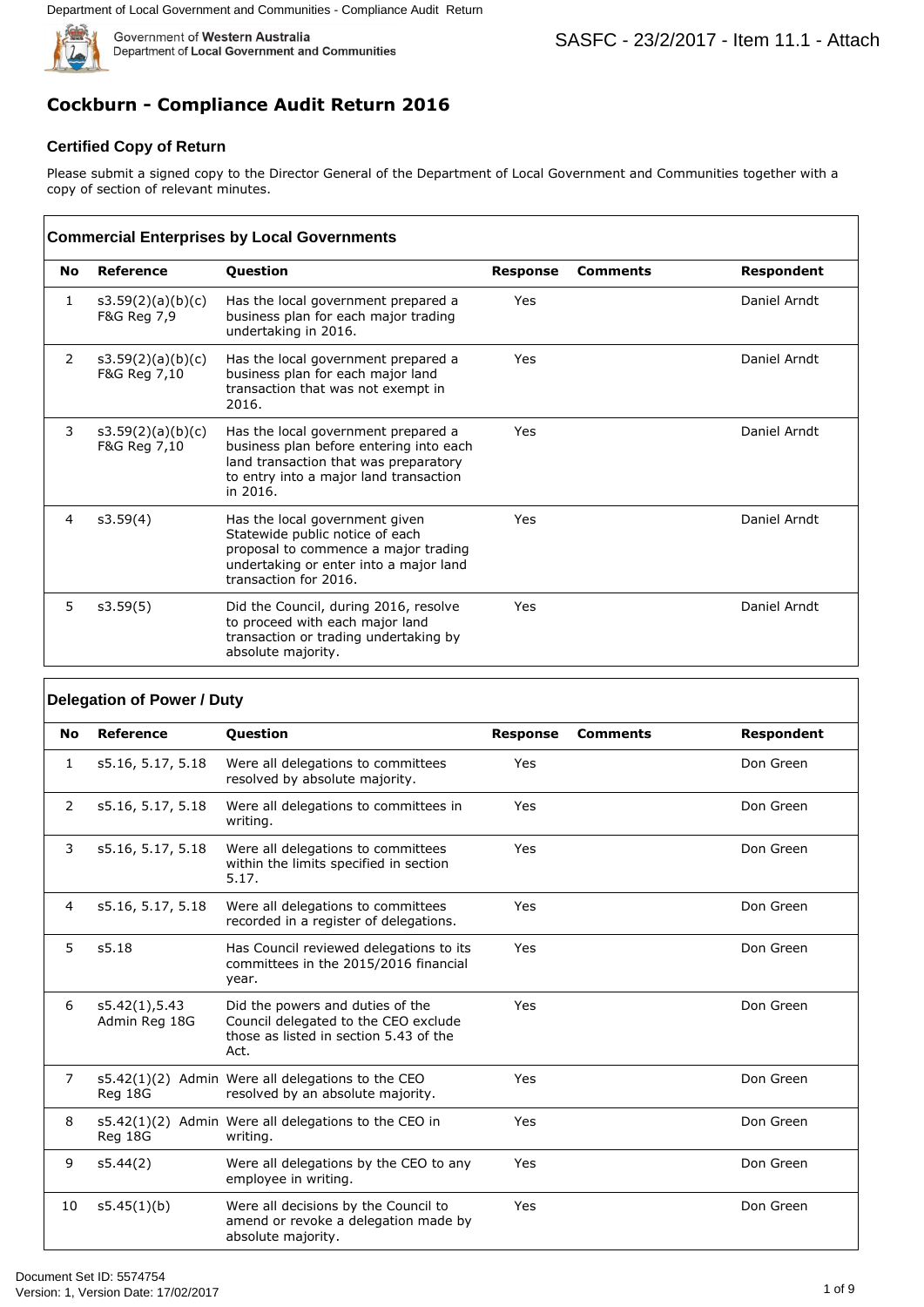| Government of Western Australia<br>Department of Local Government and Communities |                          |                                                                                                                                                       |     |           |
|-----------------------------------------------------------------------------------|--------------------------|-------------------------------------------------------------------------------------------------------------------------------------------------------|-----|-----------|
| 11                                                                                | s5.46(1)                 | Has the CEO kept a register of all<br>delegations made under the Act to him<br>and to other employees.                                                | Yes | Don Green |
| 12                                                                                | s5.46(2)                 | Were all delegations made under<br>Division 4 of Part 5 of the Act reviewed<br>by the delegator at least once during<br>the 2015/2016 financial year. | Yes | Don Green |
| 13                                                                                | s5.46(3) Admin<br>Reg 19 | Did all persons exercising a delegated<br>power or duty under the Act keep, on<br>all occasions, a written record as<br>required.                     | Yes | Don Green |

|                | <b>Disclosure of Interest</b>   |                                                                                                                                                                                                                                                                                               |                 |                                                                                                                                                                                                                                                                                     |            |  |  |
|----------------|---------------------------------|-----------------------------------------------------------------------------------------------------------------------------------------------------------------------------------------------------------------------------------------------------------------------------------------------|-----------------|-------------------------------------------------------------------------------------------------------------------------------------------------------------------------------------------------------------------------------------------------------------------------------------|------------|--|--|
| <b>No</b>      | <b>Reference</b>                | Question                                                                                                                                                                                                                                                                                      | <b>Response</b> | <b>Comments</b>                                                                                                                                                                                                                                                                     | Respondent |  |  |
| $\mathbf{1}$   | s5.67                           | If a member disclosed an interest, did<br>he/she ensure that they did not remain<br>present to participate in any discussion<br>or decision-making procedure relating<br>to the matter in which the interest was<br>disclosed (not including participation<br>approvals granted under s5.68). | Yes             |                                                                                                                                                                                                                                                                                     | Don Green  |  |  |
| $\overline{2}$ | s5.68(2)                        | Were all decisions made under section<br>5.68(1), and the extent of participation<br>allowed, recorded in the minutes of<br>Council and Committee meetings.                                                                                                                                   | N/A             |                                                                                                                                                                                                                                                                                     | Don Green  |  |  |
| 3              | s5.73                           | Were disclosures under section 5.65 or<br>5.70 recorded in the minutes of the<br>meeting at which the disclosure was<br>made.                                                                                                                                                                 | Yes             |                                                                                                                                                                                                                                                                                     | Don Green  |  |  |
| 4              | s5.75(1) Admin<br>Reg 22 Form 2 | Was a primary return lodged by all<br>newly elected members within three<br>months of their start day.                                                                                                                                                                                        | Yes             |                                                                                                                                                                                                                                                                                     | Don Green  |  |  |
| 5              | s5.75(1) Admin<br>Reg 22 Form 2 | Was a primary return lodged by all<br>newly designated employees within<br>three months of their start day.                                                                                                                                                                                   | Yes             |                                                                                                                                                                                                                                                                                     | Don Green  |  |  |
| 6              | s5.76(1) Admin<br>Reg 23 Form 3 | Was an annual return lodged by all<br>continuing elected members by 31<br>August 2016.                                                                                                                                                                                                        | No              | 1 Elected Member failed<br>to complete the Annual<br>Return by 31 August<br>2016 due to<br>technological difficulties<br>with our new compliance<br>system. This was<br>rectified and lodged on<br>the 8 <sup>th</sup> of September<br>2016, and reported to<br>the CCC by the CEO. | Don Green  |  |  |
| $\overline{7}$ | s5.76(1) Admin<br>Reg 23 Form 3 | Was an annual return lodged by all<br>designated employees by 31 August<br>2016.                                                                                                                                                                                                              | Yes             |                                                                                                                                                                                                                                                                                     | Don Green  |  |  |
| 8              | s5.77                           | On receipt of a primary or annual<br>return, did the CEO, (or the Mayor/<br>President in the case of the CEO's<br>return) on all occasions, give written<br>acknowledgment of having received                                                                                                 | Yes             |                                                                                                                                                                                                                                                                                     | Don Green  |  |  |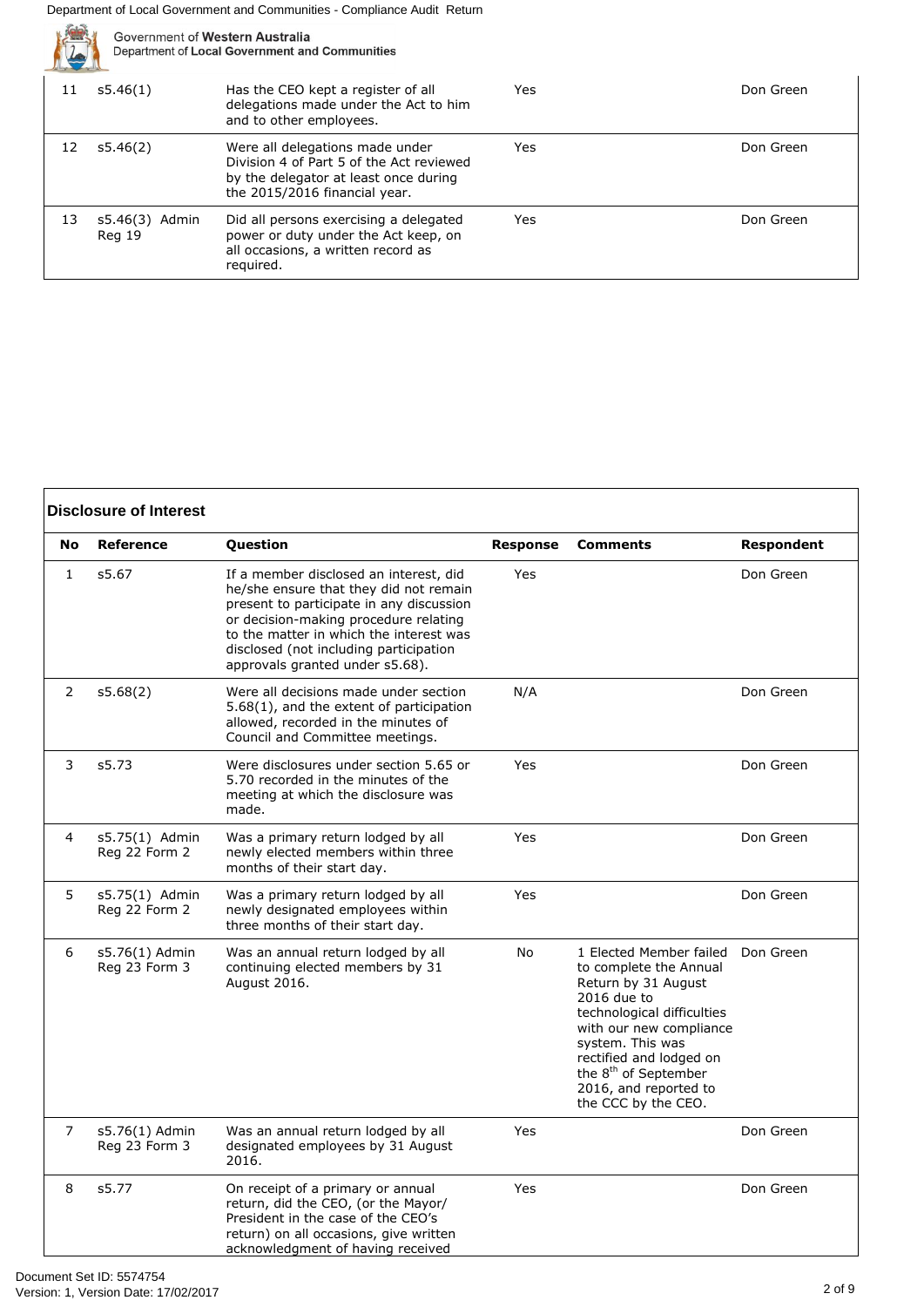

Government of Western Australia<br>Department of Local Government and Communities

|    |                                                      | the return.                                                                                                                                                                                                                                                                                        |     |           |
|----|------------------------------------------------------|----------------------------------------------------------------------------------------------------------------------------------------------------------------------------------------------------------------------------------------------------------------------------------------------------|-----|-----------|
| 9  | <b>Reg 28</b>                                        | s5.88(1)(2) Admin Did the CEO keep a register of financial<br>interests which contained the returns<br>lodged under section 5.75 and 5.76                                                                                                                                                          | Yes | Don Green |
| 10 | Reg 28                                               | s5.88(1)(2) Admin Did the CEO keep a register of financial<br>interests which contained a record of<br>disclosures made under sections 5.65,<br>5.70 and 5.71, in the form prescribed<br>in Administration Regulation 28.                                                                          | Yes | Don Green |
| 11 | s5.88(3)                                             | Has the CEO removed all returns from<br>the register when a person ceased to<br>be a person required to lodge a return<br>under section 5.75 or 5.76.                                                                                                                                              | Yes | Don Green |
| 12 | s5.88(4)                                             | Have all returns lodged under section<br>5.75 or 5.76 and removed from the<br>register, been kept for a period of at<br>least five years, after the person who<br>lodged the return ceased to be a<br>council member or designated<br>employee.                                                    | Yes | Don Green |
| 13 | s5.103 Admin Reg<br>34C & Rules of<br>Conduct Reg 11 | Where an elected member or an<br>employee disclosed an interest in a<br>matter discussed at a Council or<br>committee meeting where there was a<br>reasonable belief that the impartiality<br>of the person having the interest would<br>be adversely affected, was it recorded<br>in the minutes. | Yes | Don Green |
| 14 | s5.70(2)                                             | Where an employee had an interest in<br>any matter in respect of which the<br>employee provided advice or a report<br>directly to the Council or a Committee,<br>did that person disclose the nature of<br>that interest when giving the advice or<br>report.                                      | Yes | Don Green |
| 15 | s5.70(3)                                             | Where an employee disclosed an<br>interest under s5.70(2), did that<br>person also disclose the extent of that<br>interest when required to do so by the<br>Council or a Committee.                                                                                                                | Yes | Don Green |
| 16 | s5.103(3) Admin<br>Reg 34B                           | Has the CEO kept a register of all<br>notifiable gifts received by Council<br>members and employees.                                                                                                                                                                                               | Yes | Don Green |

## **Disposal of Property**

| <b>No</b> | Reference | <b>Question</b>                                                                                                                                                                                                    | Response | <b>Comments</b> | Respondent   |
|-----------|-----------|--------------------------------------------------------------------------------------------------------------------------------------------------------------------------------------------------------------------|----------|-----------------|--------------|
|           | s3.58(3)  | Was local public notice given prior to<br>disposal for any property not disposed<br>of by public auction or tender (except<br>where excluded by Section 3.58(5)).                                                  | Yes      |                 | Daniel Arndt |
|           | s3.58(4)  | Where the local government disposed<br>of property under section 3.58(3), did<br>it provide details, as prescribed by<br>section 3.58(4), in the required local<br>public notice for each disposal of<br>property. | Yes      |                 | Daniel Arndt |

### **Elections**

| No | Reference          | <b>Ouestion</b>                                                                                                                                                        | Response | Comments | Respondent |
|----|--------------------|------------------------------------------------------------------------------------------------------------------------------------------------------------------------|----------|----------|------------|
|    | Elect Reg $30G(1)$ | Did the CEO establish and maintain an<br>electoral gift register and ensure that<br>all 'disclosure of gifts' forms completed<br>by candidates and received by the CEO | Yes      |          | Don Green  |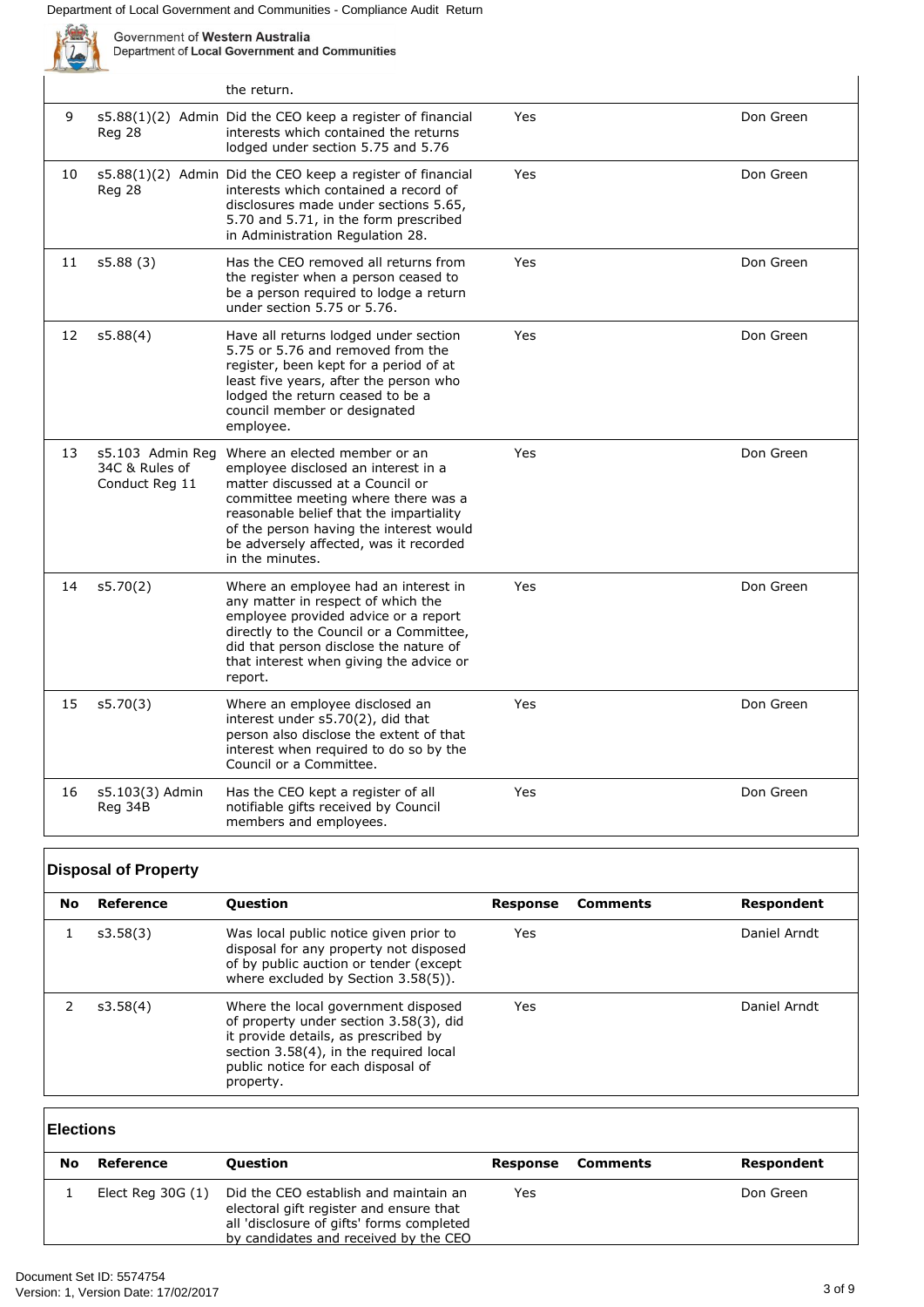

Government of Western Australia<br>Department of Local Government and Communities

were placed on the electoral gift register at the time of receipt by the CEO and in a manner that clearly identifies and distinguishes the candidates.

|                | <b>Finance</b>   |                                                                                                                                                                                                                                                                                                                                                                                                                           |                 |                                                    |                       |  |  |
|----------------|------------------|---------------------------------------------------------------------------------------------------------------------------------------------------------------------------------------------------------------------------------------------------------------------------------------------------------------------------------------------------------------------------------------------------------------------------|-----------------|----------------------------------------------------|-----------------------|--|--|
| No             | <b>Reference</b> | Question                                                                                                                                                                                                                                                                                                                                                                                                                  | <b>Response</b> | <b>Comments</b>                                    | <b>Respondent</b>     |  |  |
| 1              | s7.1A            | Has the local government established<br>an audit committee and appointed<br>members by absolute majority in<br>accordance with section 7.1A of the<br>Act.                                                                                                                                                                                                                                                                | Yes             |                                                    | <b>Stuart Downing</b> |  |  |
| $\overline{2}$ | s7.1B            | Where a local government determined<br>to delegate to its audit committee any<br>powers or duties under Part 7 of the<br>Act, did it do so by absolute majority.                                                                                                                                                                                                                                                          | Yes             |                                                    | <b>Stuart Downing</b> |  |  |
| 3              | s7.3             | Was the person(s) appointed by the<br>local government to be its auditor, a<br>registered company auditor.                                                                                                                                                                                                                                                                                                                | Yes             |                                                    | <b>Stuart Downing</b> |  |  |
| 4              | s7.3, 7.6(3)     | Was the person or persons appointed<br>by the local government to be its<br>auditor, appointed by an absolute<br>majority decision of Council.                                                                                                                                                                                                                                                                            | Yes             |                                                    | <b>Stuart Downing</b> |  |  |
| 5              | Audit Reg 10     | Was the Auditor's report for the<br>financial year ended 30 June 2016<br>received by the local government<br>within 30 days of completion of the<br>audit.                                                                                                                                                                                                                                                                | Yes             |                                                    | <b>Stuart Downing</b> |  |  |
| 6              | s7.9(1)          | Was the Auditor's report for the<br>financial year ended 30 June 2016<br>received by the local government by<br>31 December 2016.                                                                                                                                                                                                                                                                                         | Yes             |                                                    | <b>Stuart Downing</b> |  |  |
| $\overline{7}$ | S7.12A(3)        | Where the local government<br>determined that matters raised in the<br>auditor's report prepared under<br>s7.9(1) of the Act required action to be<br>taken by the local government, was<br>that action undertaken.                                                                                                                                                                                                       | N/A             | No matter raised in audit Stuart Downing<br>report |                       |  |  |
| 8              | S7.12A (4)       | Where the local government<br>determined that matters raised in the<br>auditor's report (prepared under<br>s7.9(1) of the Act) required action to<br>be taken by the local government, was<br>a report prepared on any actions<br>undertaken.                                                                                                                                                                             | N/A             | No matter raised in audit Stuart Downing<br>report |                       |  |  |
| 9              | S7.12A (4)       | Where the local government<br>determined that matters raised in the<br>auditor's report (prepared under<br>s7.9(1) of the Act) required action to<br>be taken by the local government, was<br>a copy of the report forwarded to the<br>Minister by the end of the financial<br>year or 6 months after the last report<br>prepared under s7.9 was received by<br>the local government whichever was<br>the latest in time. | N/A             | No matter raised in audit Stuart Downing<br>report |                       |  |  |
| 10             | Audit Reg 7      | Did the agreement between the local<br>government and its auditor include the<br>objectives of the audit.                                                                                                                                                                                                                                                                                                                 | Yes             |                                                    | <b>Stuart Downing</b> |  |  |
| 11             | Audit Reg 7      | Did the agreement between the local<br>government and its auditor include the<br>scope of the audit.                                                                                                                                                                                                                                                                                                                      | Yes             |                                                    | <b>Stuart Downing</b> |  |  |
| 12             | Audit Reg 7      | Did the agreement between the local                                                                                                                                                                                                                                                                                                                                                                                       | Yes             |                                                    | <b>Stuart Downing</b> |  |  |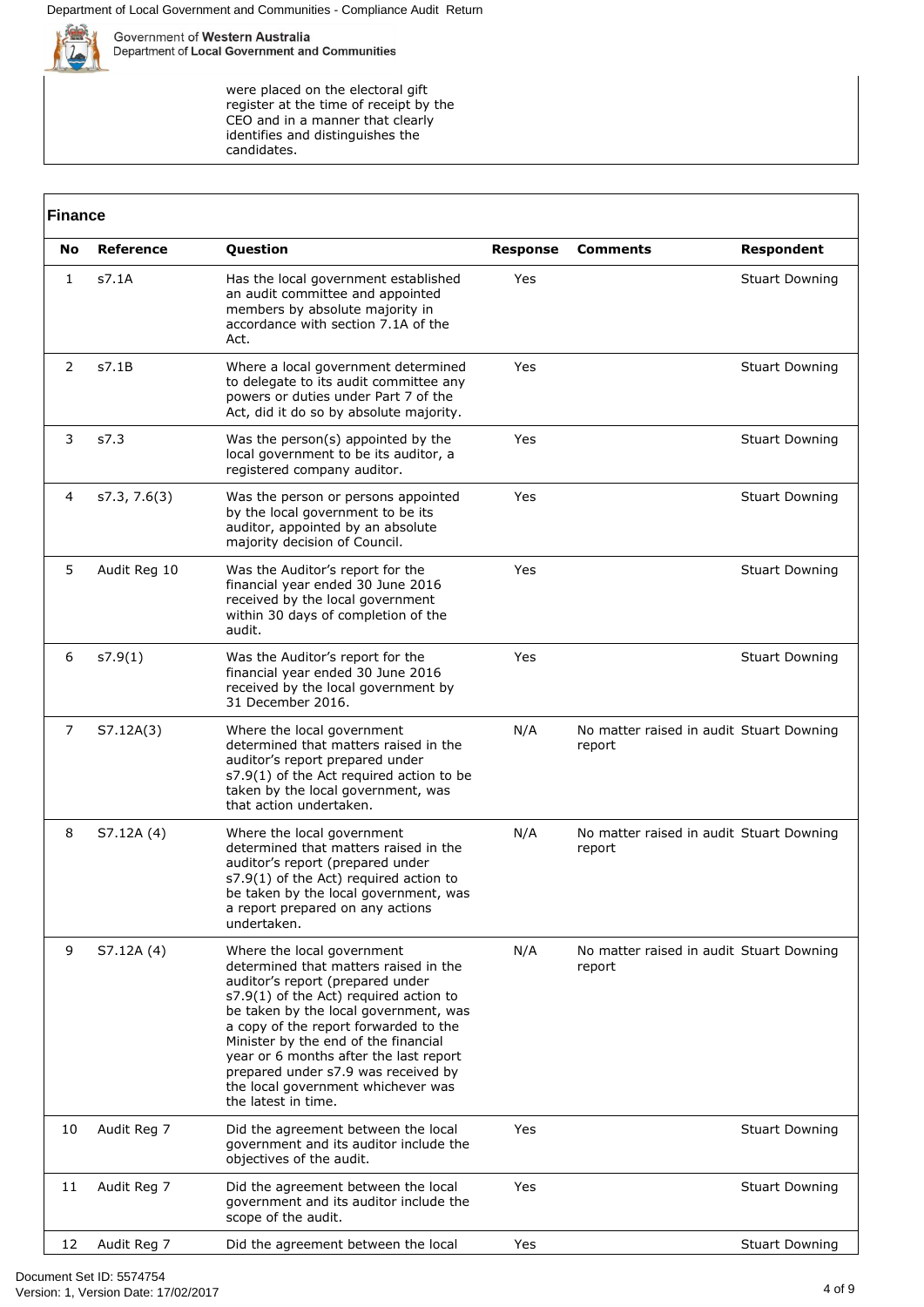|    |             | Government of Western Australia<br>Department of Local Government and Communities                                                                                                             |     |                       |
|----|-------------|-----------------------------------------------------------------------------------------------------------------------------------------------------------------------------------------------|-----|-----------------------|
|    |             | government and its auditor include a<br>plan for the audit.                                                                                                                                   |     |                       |
| 13 | Audit Reg 7 | Did the agreement between the local<br>government and its auditor include<br>details of the remuneration and<br>expenses to be paid to the auditor.                                           | Yes | <b>Stuart Downing</b> |
| 14 | Audit Reg 7 | Did the agreement between the local<br>government and its auditor include the<br>method to be used by the local<br>government to communicate with, and<br>supply information to, the auditor. | Yes | <b>Stuart Downing</b> |

| <b>Local Government Employees</b> |                                        |                                                                                                                                                                                   |                 |                                                                      |                       |  |
|-----------------------------------|----------------------------------------|-----------------------------------------------------------------------------------------------------------------------------------------------------------------------------------|-----------------|----------------------------------------------------------------------|-----------------------|--|
| No                                | Reference                              | Question                                                                                                                                                                          | <b>Response</b> | <b>Comments</b>                                                      | Respondent            |  |
| 1                                 | Admin Reg 18C                          | Did the local government approve the<br>process to be used for the selection<br>and appointment of the CEO before the<br>position of CEO was advertised.                          | N/A             | There was no<br>appointment of CEO in<br>2016                        | <b>Cliff Mckinley</b> |  |
| 2                                 | $s5.36(4) s5.37(3)$ ,<br>Admin Reg 18A | Were all vacancies for the position of<br>CEO and other designated senior<br>employees advertised and did the<br>advertising comply with s.5.36(4),<br>5.37(3) and Admin Reg 18A. | N/A             | There was no vacancies<br>for CEO or designated<br>employees in 2016 | <b>Cliff Mckinley</b> |  |
| 3                                 | Admin Reg 18F                          | Was the remuneration and other<br>benefits paid to a CEO on appointment<br>the same remuneration and benefits<br>advertised for the position of CEO<br>under section $5.36(4)$ .  | N/A             | There was no<br>appointment of CEO in<br>2016                        | <b>Cliff Mckinley</b> |  |
| 4                                 | Admin Regs 18E                         | Did the local government ensure<br>checks were carried out to confirm that<br>the information in an application for<br>employment was true (applicable to<br>CEO only).           | N/A             | There was no<br>appointment of CEO in<br>2016                        | <b>Cliff Mckinley</b> |  |
| 5                                 | s5.37(2)                               | Did the CEO inform council of each<br>proposal to employ or dismiss a<br>designated senior employee.                                                                              | N/A             | There was no<br>Designated employee or<br>CEO dismissed in 2016      | <b>Cliff Mckinley</b> |  |

# **Official Conduct**

| <b>No</b> | Reference | <b>Question</b>                                                                                                                                                                     | Response | Comments                             | Respondent |
|-----------|-----------|-------------------------------------------------------------------------------------------------------------------------------------------------------------------------------------|----------|--------------------------------------|------------|
|           | s5.120    | Where the CEO is not the complaints<br>officer, has the local government<br>designated a senior employee, as<br>defined under s5.37, to be its<br>complaints officer.               | N/A      | The CEO is the<br>complaints Officer | Don Green  |
|           | s5.121(1) | Has the complaints officer for the local<br>government maintained a register of<br>complaints which records all<br>complaints that result in action under<br>$s5.110(6)(b)$ or (c). | Yes      |                                      | Don Green  |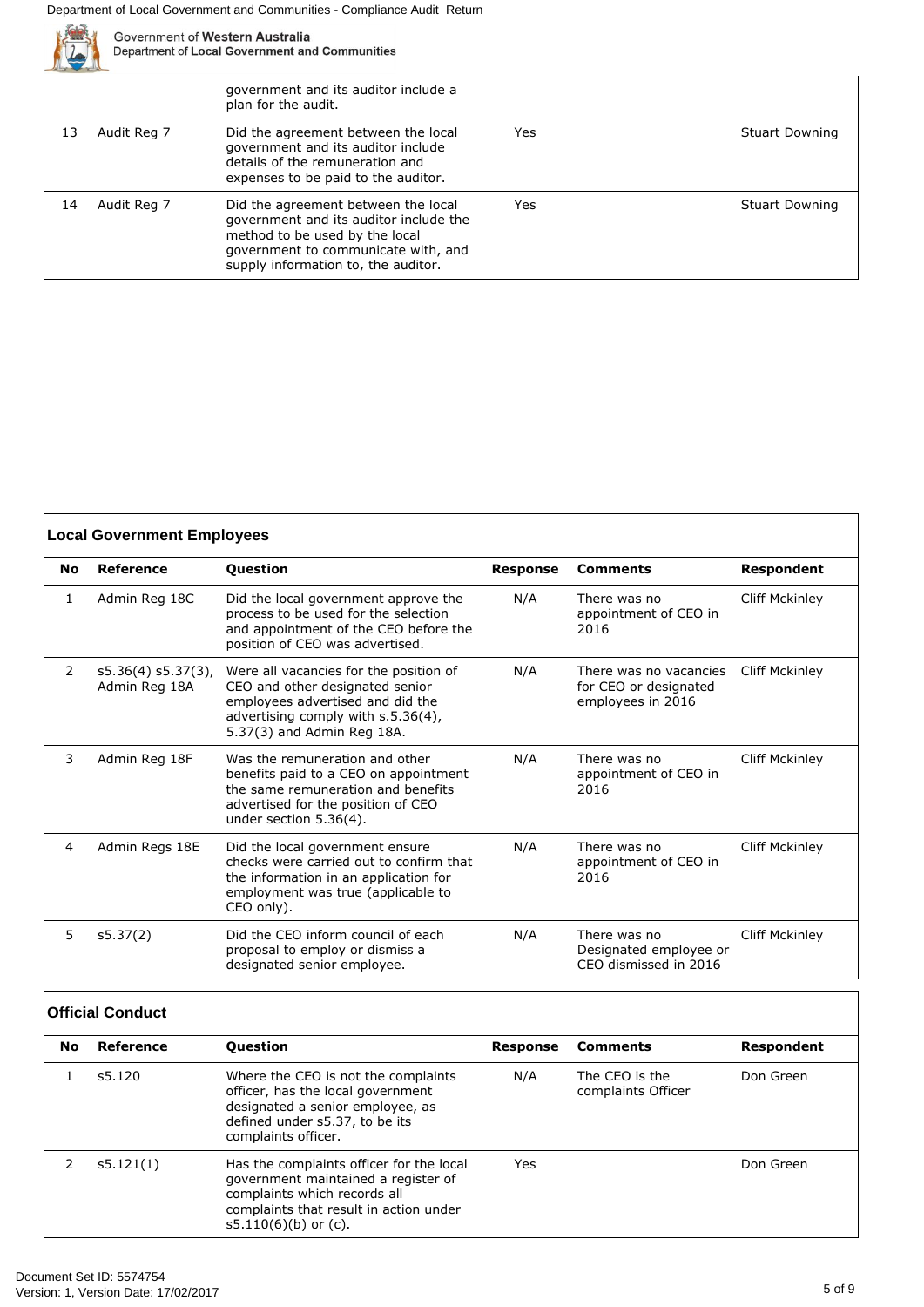|   |              | Government of Western Australia<br>Department of Local Government and Communities                                                                                                           |     |           |  |  |
|---|--------------|---------------------------------------------------------------------------------------------------------------------------------------------------------------------------------------------|-----|-----------|--|--|
| 3 | s5.121(2)(a) | Does the complaints register<br>maintained by the complaints officer<br>include provision for recording of the<br>name of the council member about<br>whom the complaint is made.           | Yes | Don Green |  |  |
| 4 | s5.121(2)(b) | Does the complaints register<br>maintained by the complaints officer<br>include provision for recording the<br>name of the person who makes the<br>complaint.                               | Yes | Don Green |  |  |
| 5 | s5.121(2)(c) | Does the complaints register<br>maintained by the complaints officer<br>include provision for recording a<br>description of the minor breach that<br>the standards panel finds has occured. | Yes | Don Green |  |  |
| 6 | s5.121(2)(d) | Does the complaints register<br>maintained by the complaints officer<br>include the provision to record details<br>of the action taken under $s5.110(6)(b)$<br>or $(c)$ .                   | Yes | Don Green |  |  |

| No             | <b>Reference</b>       | Question                                                                                                                                                                                                                                                                                                                                                                                                                        | <b>Response</b> | <b>Comments</b> | Respondent     |
|----------------|------------------------|---------------------------------------------------------------------------------------------------------------------------------------------------------------------------------------------------------------------------------------------------------------------------------------------------------------------------------------------------------------------------------------------------------------------------------|-----------------|-----------------|----------------|
| $\mathbf{1}$   |                        | s3.57 F&G Reg 11 Did the local government invite<br>tenders on all occasions (before<br>entering into contracts for the supply<br>of goods or services) where the<br>consideration under the contract was,<br>or was expected to be, worth more<br>than the consideration stated in<br>Regulation 11(1) of the Local<br>Government (Functions & General)<br>Regulations (Subject to Functions and<br>General Regulation 11(2)). | Yes             |                 | Antonio Natale |
| $\overline{2}$ | <b>F&amp;G Reg 12</b>  | Did the local government comply with<br>F&G Reg 12 when deciding to enter<br>into multiple contracts rather than<br>inviting tenders for a single contract.                                                                                                                                                                                                                                                                     | Yes             |                 | Antonio Natale |
| 3              | F&G Reg 14(1) &<br>(3) | Did the local government invite<br>tenders via Statewide public notice.                                                                                                                                                                                                                                                                                                                                                         | Yes             |                 | Antonio Natale |
| 4              | F&G Reg 14 & 15        | Did the local government's advertising<br>and tender documentation comply with<br>F&G Regs 14, 15 & 16.                                                                                                                                                                                                                                                                                                                         | Yes             |                 | Antonio Natale |
| 5              | F&G Reg 14(5)          | If the local government sought to vary<br>the information supplied to tenderers,<br>was every reasonable step taken to<br>give each person who sought copies of<br>the tender documents or each<br>acceptable tenderer, notice of the<br>variation.                                                                                                                                                                             | Yes             |                 | Antonio Natale |
| 6              | <b>F&amp;G Reg 16</b>  | Did the local government's procedure<br>for receiving and opening tenders<br>comply with the requirements of F&G<br>Reg 16.                                                                                                                                                                                                                                                                                                     | Yes             |                 | Antonio Natale |
| $\overline{7}$ | F&G Reg 18(1)          | Did the local government reject the<br>tenders that were not submitted at the<br>place, and within the time specified in<br>the invitation to tender.                                                                                                                                                                                                                                                                           | Yes             |                 | Antonio Natale |
| 8              | F&G Reg 18 (4)         | In relation to the tenders that were not<br>rejected, did the local government<br>assess which tender to accept and<br>which tender was most advantageous<br>to the local government to accept, by<br>means of written evaluation criteria.                                                                                                                                                                                     | Yes             |                 | Antonio Natale |
| 9              | <b>F&amp;G Reg 17</b>  | Did the information recorded in the                                                                                                                                                                                                                                                                                                                                                                                             | Yes             |                 | Antonio Natale |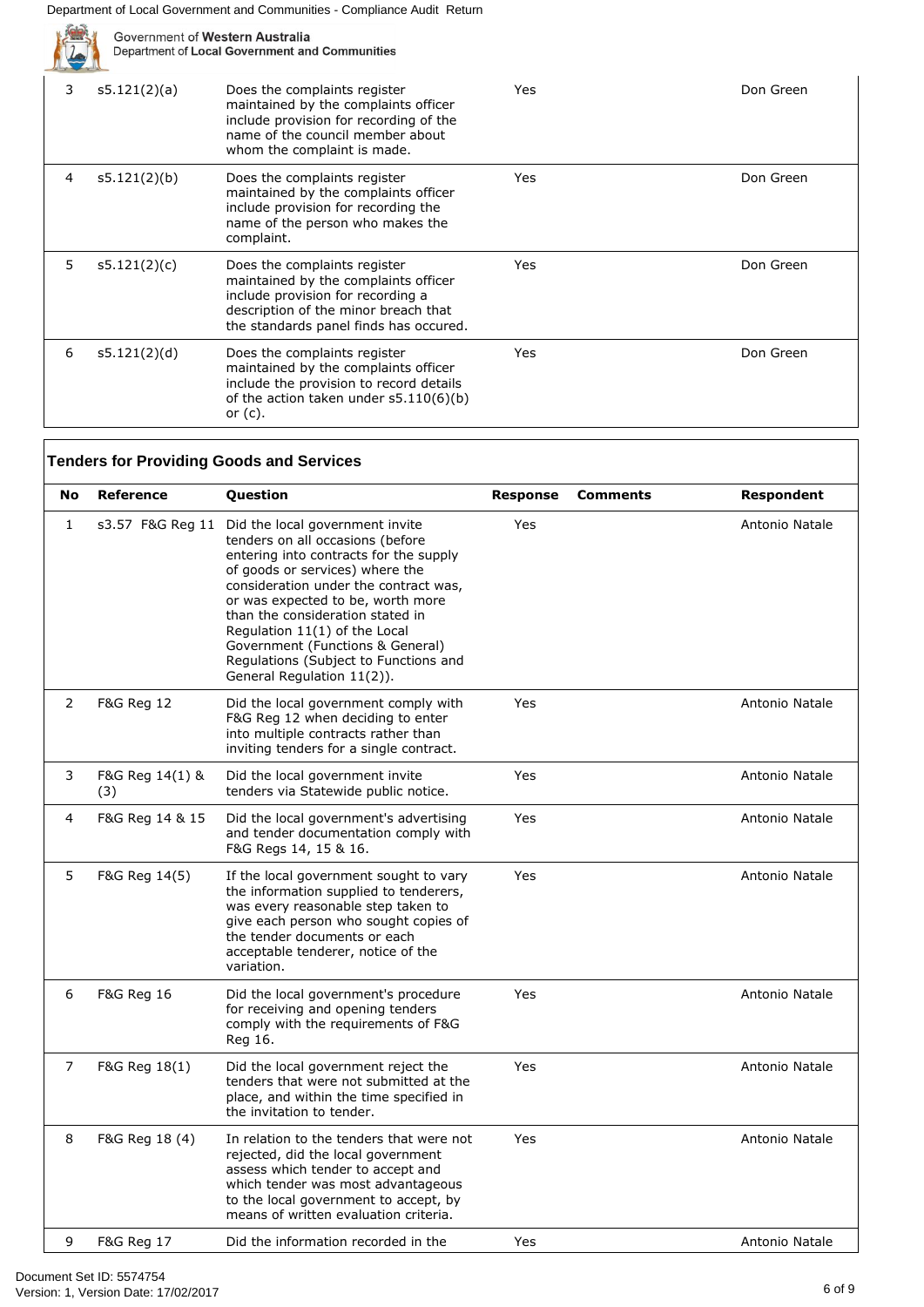|    |                           | local government's tender register<br>comply with the requirements of F&G                                                                                                                                                                                                                |     |                                                                                   |                |
|----|---------------------------|------------------------------------------------------------------------------------------------------------------------------------------------------------------------------------------------------------------------------------------------------------------------------------------|-----|-----------------------------------------------------------------------------------|----------------|
|    |                           | Reg 17.                                                                                                                                                                                                                                                                                  |     |                                                                                   |                |
| 10 | F&G Reg 19                | Was each tenderer sent written notice<br>advising particulars of the successful<br>tender or advising that no tender was<br>accepted.                                                                                                                                                    | Yes |                                                                                   | Antonio Natale |
| 11 | F&G Reg 21 & 22           | Did the local governments's<br>advertising and expression of interest<br>documentation comply with the<br>requirements of F&G Regs 21 and 22.                                                                                                                                            | N/A | No expressions of<br>interest were invited by<br>the City                         | Antonio Natale |
| 12 | F&G Reg 23(1)             | Did the local government reject the<br>expressions of interest that were not<br>submitted at the place and within the<br>time specified in the notice.                                                                                                                                   | No  | No expressions of<br>interest were invited by<br>the City                         | Antonio Natale |
| 13 | F&G Reg 23(4)             | After the local government considered<br>expressions of interest, did the CEO<br>list each person considered capable of<br>satisfactorily supplying goods or<br>services.                                                                                                                | N/A | No expressions of<br>interest were invited by<br>the City                         | Antonio Natale |
| 14 | F&G Reg 24                | Was each person who submitted an<br>expression of interest, given a notice<br>in writing in accordance with Functions<br>& General Regulation 24.                                                                                                                                        | N/A | No expressions of<br>interest were invited by<br>the City                         | Antonio Natale |
| 15 | F&G Reg 24AD(2)           | Did the local government invite<br>applicants for a panel of pre-qualified<br>suppliers via Statewide public notice.                                                                                                                                                                     | No  | No panels of prequalified Antonio Natale<br>suppliers were invited by<br>the City |                |
| 16 | F&G Reg 24AD(4)<br>& 24AE | Did the local government's advertising<br>and panel documentation comply with<br>F&G Regs 24AD(4) & 24AE.                                                                                                                                                                                | N/A | No panels of prequalified Antonio Natale<br>suppliers were invited by<br>the City |                |
| 17 | F&G Reg 24AF              | Did the local government's procedure<br>for receiving and opening applications<br>to join a panel of pre-qualified<br>suppliers comply with the<br>requirements of F&G Reg 16 as if the<br>reference in that regulation to a tender<br>were a reference to a panel<br>application.       | N/A | No panels of prequalified Antonio Natale<br>suppliers were invited by<br>the City |                |
| 18 | F&G Reg 24AD(6)           | If the local government to sought to<br>vary the information supplied to the<br>panel, was every reasonable step<br>taken to give each person who sought<br>detailed information about the<br>proposed panel or each person who<br>submitted an application, notice of the<br>variation. | N/A | No panels of prequalified Antonio Natale<br>suppliers were invited by<br>the City |                |
| 19 | F&G Reg 24AH(1)           | Did the local government reject the<br>applications to join a panel of pre-<br>qualified suppliers that were not<br>submitted at the place, and within the<br>time specified in the invitation for<br>applications.                                                                      | N/A | No panels of prequalified Antonio Natale<br>suppliers were invited by<br>the City |                |
| 20 | F&G Reg 24AH(3)           | In relation to the applications that<br>were not rejected, did the local<br>government assess which<br>application(s) to accept and which<br>application(s) were most advantageous<br>to the local government to accept, by<br>means of written evaluation criteria.                     | N/A | No panels of prequalified Antonio Natale<br>suppliers were invited by<br>the City |                |
| 21 | F&G Reg 24AG              | Did the information recorded in the<br>local government's tender register<br>about panels of pre-qualified suppliers,<br>comply with the requirements of F&G<br>Reg 24AG.                                                                                                                | N/A | No panels of prequalified Antonio Natale<br>suppliers were invited by<br>the City |                |
| 22 | F&G Reg 24AI              | Did the local government send each<br>person who submitted an application,<br>written notice advising if the person's                                                                                                                                                                    | N/A | No panels of prequalified Antonio Natale<br>suppliers were invited by<br>the City |                |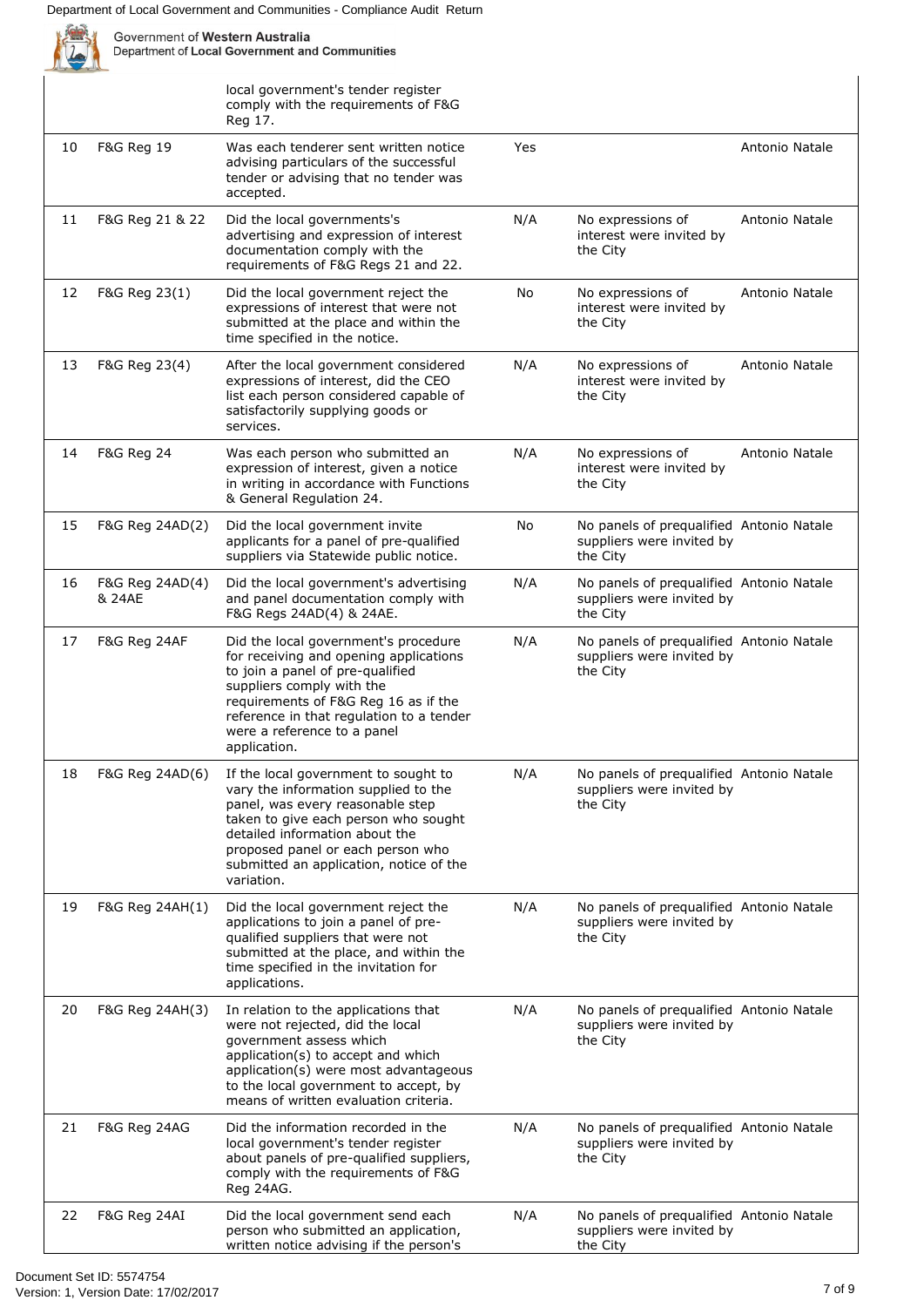|    | Government of Western Australia<br>Department of Local Government and Communities |                                                                                                                                                                                                                                                                                                                               |     |                                                                                     |                |
|----|-----------------------------------------------------------------------------------|-------------------------------------------------------------------------------------------------------------------------------------------------------------------------------------------------------------------------------------------------------------------------------------------------------------------------------|-----|-------------------------------------------------------------------------------------|----------------|
|    |                                                                                   | application was accepted and they are<br>to be part of a panel of pre-qualified<br>suppliers, or, that the application was<br>not accepted.                                                                                                                                                                                   |     |                                                                                     |                |
| 23 | F&G Reg 24E                                                                       | Where the local government gave a<br>regional price preference in relation to<br>a tender process, did the local<br>government comply with the<br>requirements of F&G Reg 24E in<br>relation to the preparation of a<br>regional price preference policy (only if<br>a policy had not been previously<br>adopted by Council). | N/A | No regional price<br>preferences available or<br>accepted within the City<br>Policy | Antonio Natale |
| 24 | <b>F&amp;G Reg 24F</b>                                                            | Did the local government comply with<br>the requirements of F&G Reg 24F in<br>relation to an adopted regional price<br>preference policy.                                                                                                                                                                                     | N/A | No regional price<br>preferences available or<br>accepted within the City<br>Policy | Antonio Natale |
| 25 | F&G Reg 11A                                                                       | Does the local government have a<br>current purchasing policy in relation to<br>contracts for other persons to supply<br>goods or services where the<br>consideration under the contract is, or<br>is expected to be, \$150,000 or less.                                                                                      | Yes |                                                                                     | Antonio Natale |

I certify this Compliance Audit return has been adopted by Council at its meeting on

Signed Mayor / President, Cockburn Signed CEO, Cockburn Signed CEO, Cockburn